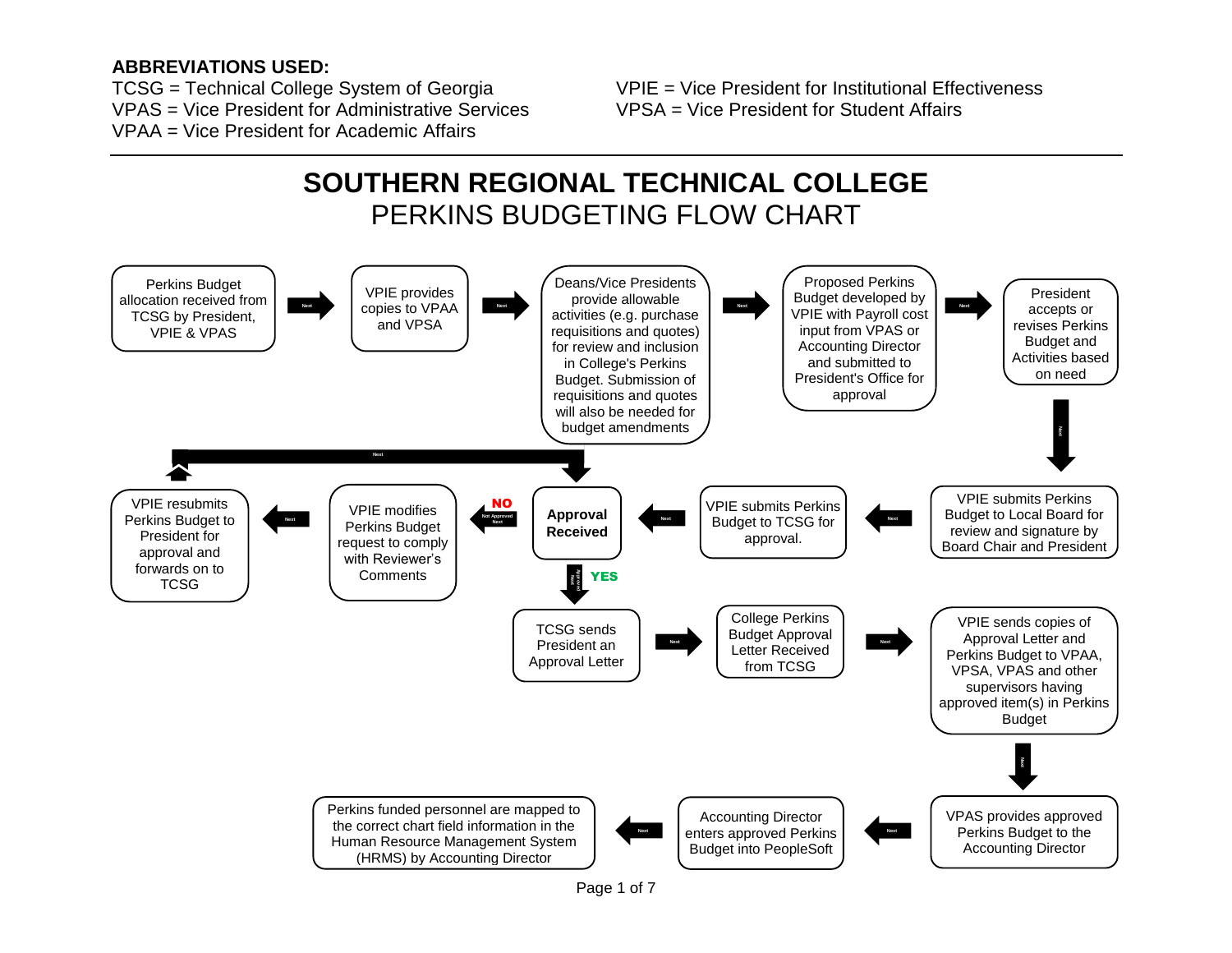# **SOUTHERN REGIONAL TECHNICAL COLLEGE** PERKINS BUDGETING FLOW CHART - PURCHASING

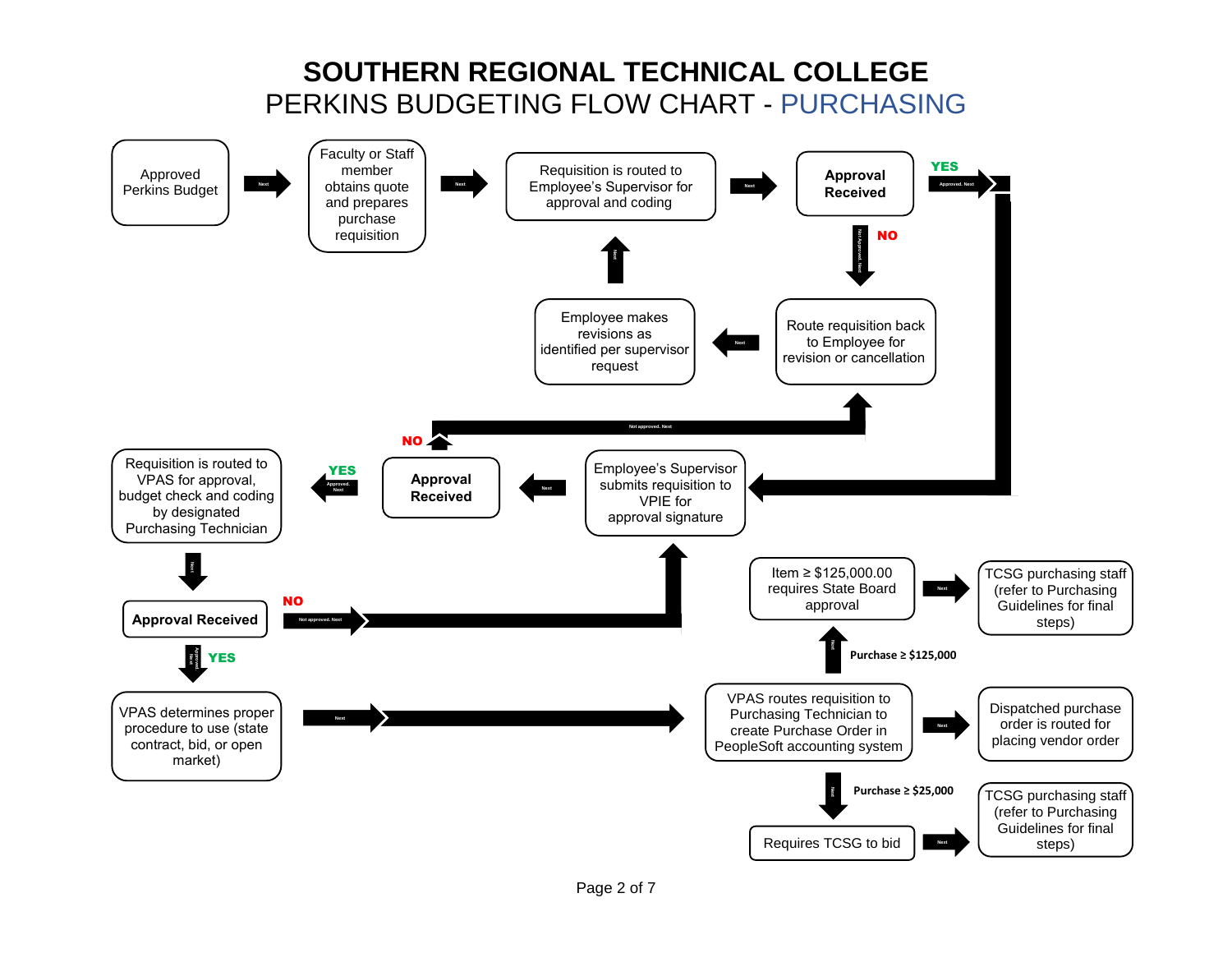# **SOUTHERN REGIONAL TECHNICAL COLLEGE** PERKINS BUDGETING FLOW CHART - ACCOUNTS PAYABLE

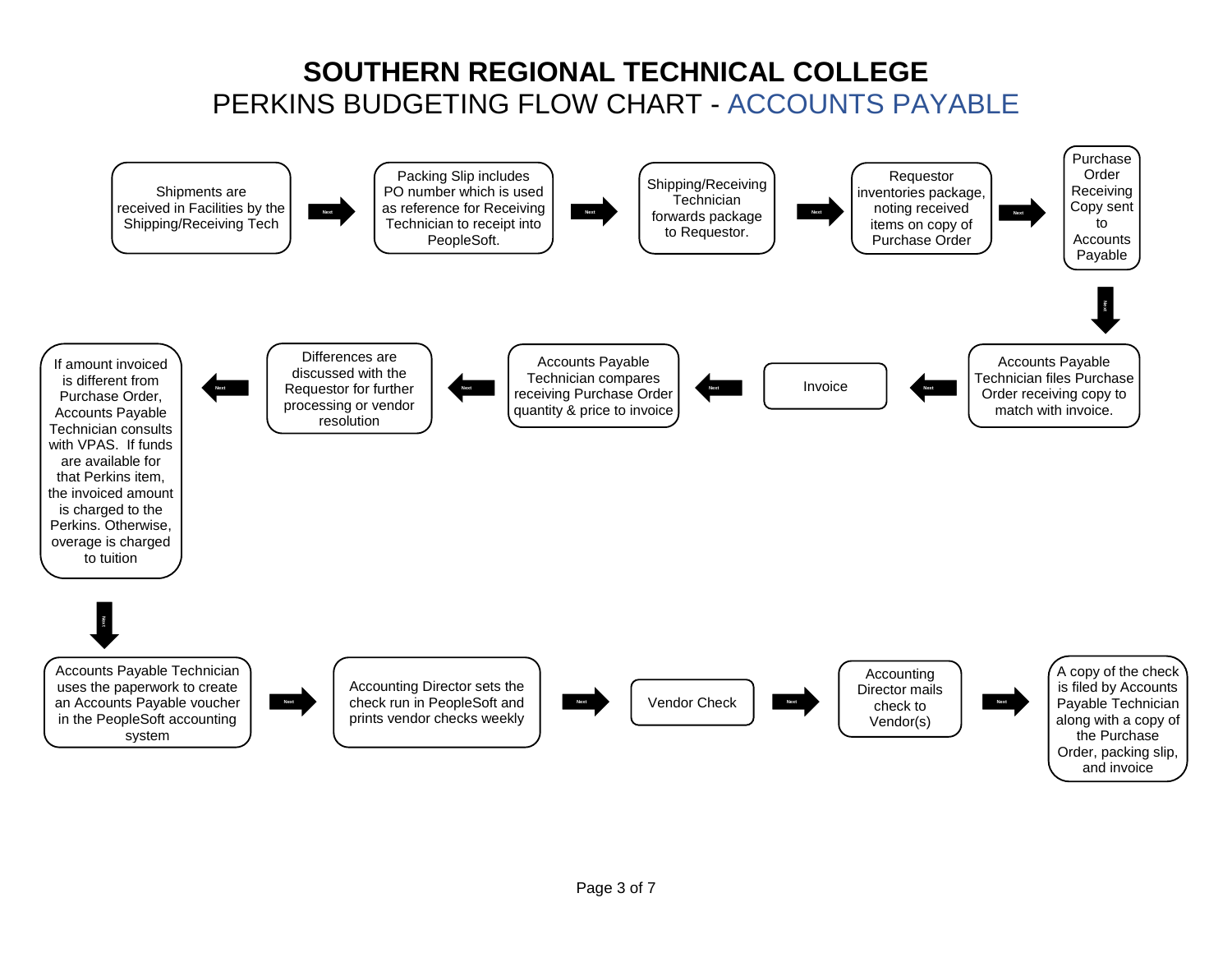# **SOUTHERN REGIONAL TECHNICAL COLLEGE** PERKINS BUDGETING FLOW CHART - ACCOUNTS PAYABLE (TRAVEL REIMBURSEMENT)

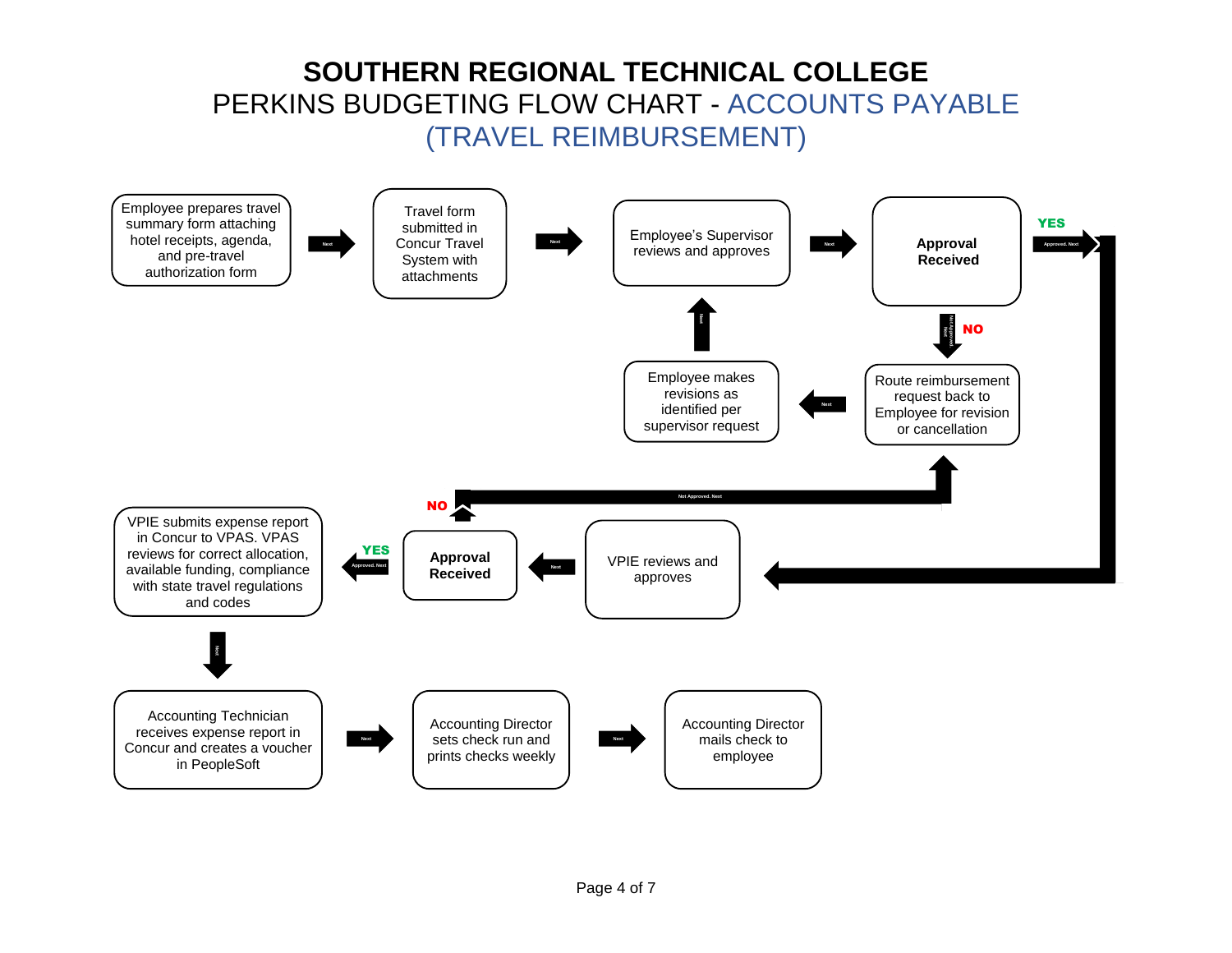### **SOUTHERN REGIONAL TECHNICAL COLLEGE** PERKINS BUDGETING FLOW CHART - RECONCILING

An Excel budget to expense comparison worksheet is shared on the College network by the VPIE and the VPAS



**Next Next Next Next Next Next Next Next Next Next Next Next Next Next Next Next Next Next Next Next Next Next Next Next Next Next Next Next Next Next Next Next** The VPAS periodically updates the Perkins Budget comparison worksheet for projected payroll costs, paid encumbrances by budget line item, using PeopleSoft queries and General Ledger



The VPIE reviews the worksheet to inquire from the stakeholder of potential need for Perkins Budget amendment.



VPIE prepares any amendments necessary to spend excess Perkins funds by fiscal year end.



Return to Budget Procedures.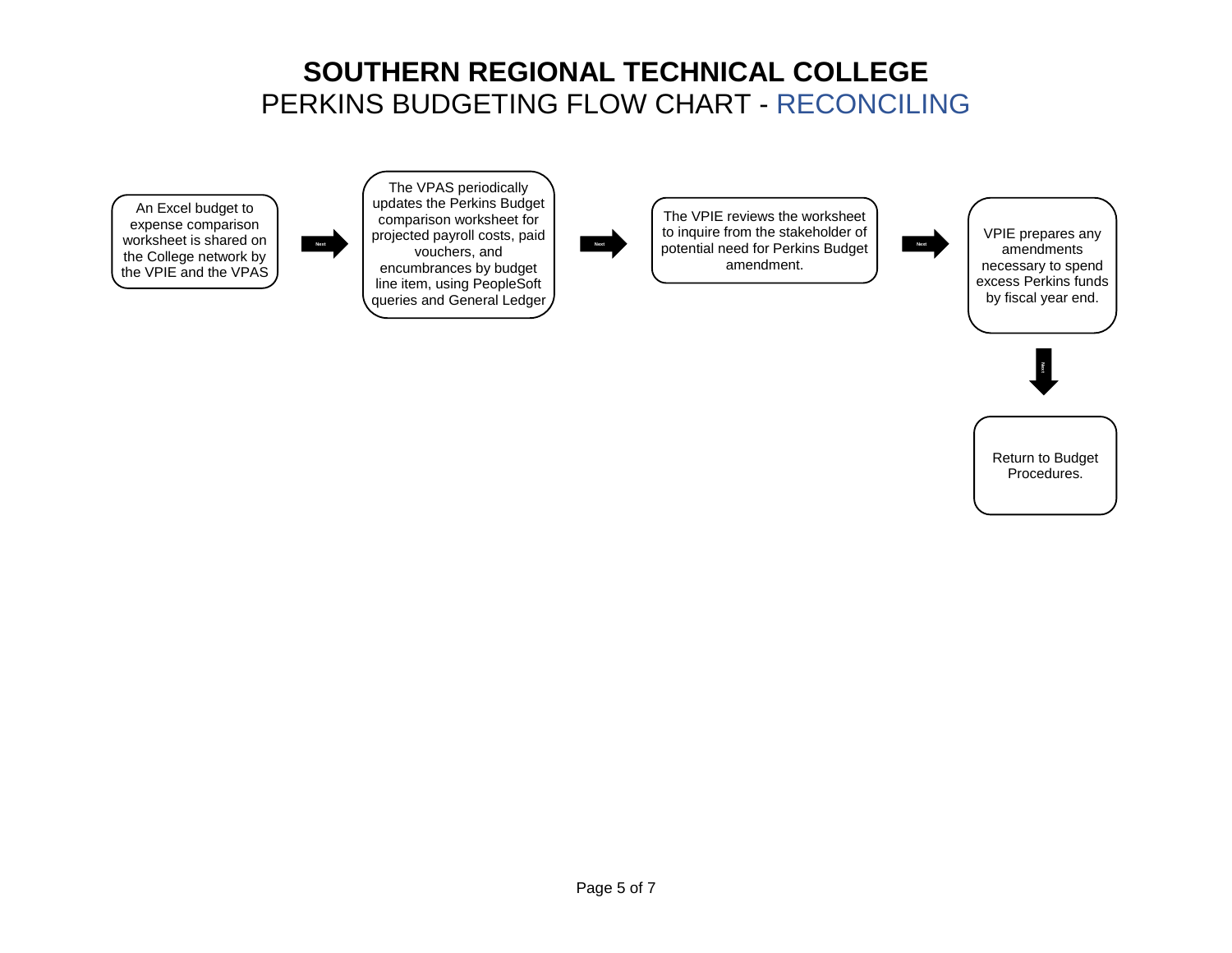# **SOUTHERN REGIONAL TECHNICAL COLLEGE** PERKINS BUDGETING FLOW CHART - EQUIPMENT INVENTORY